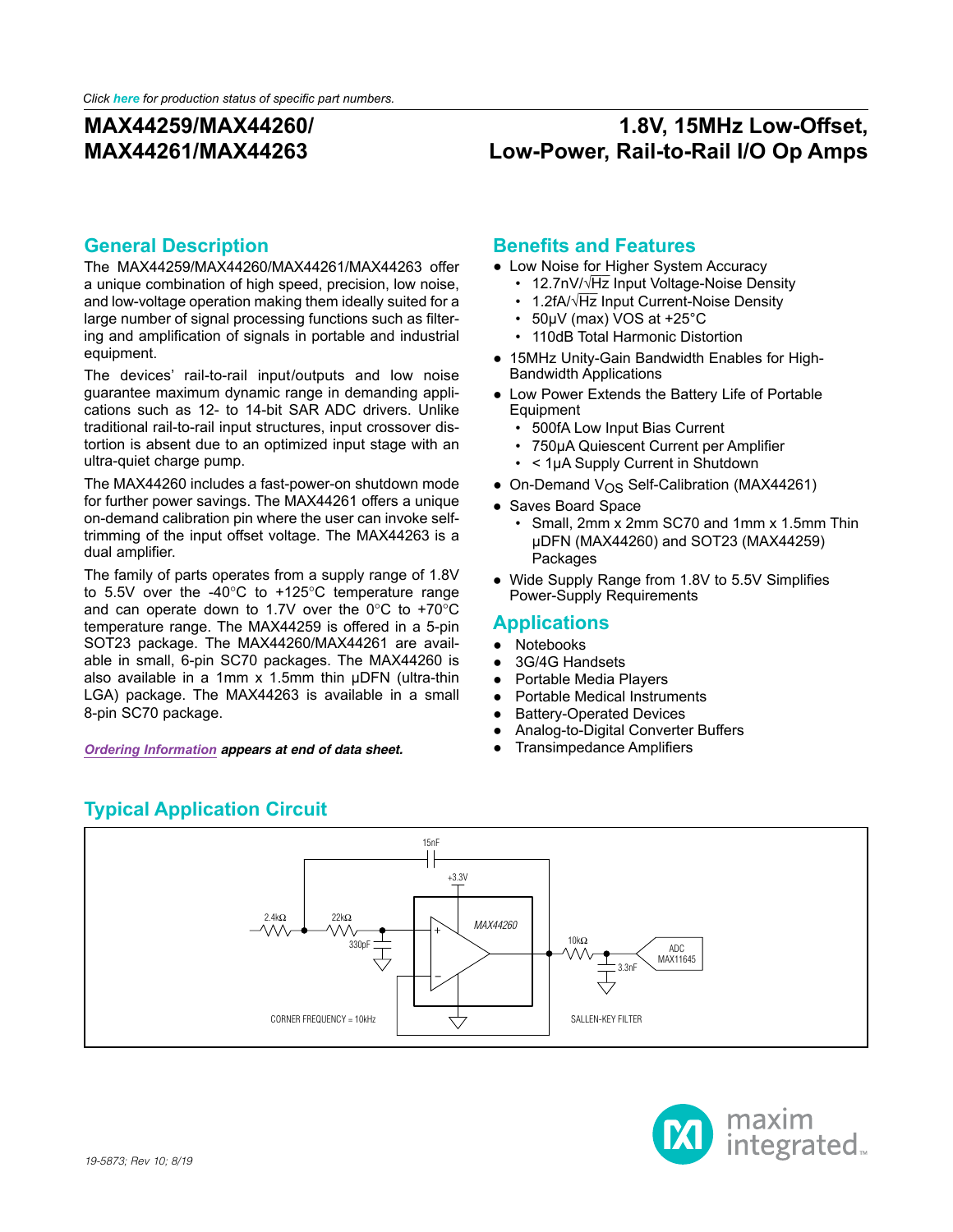### 1.8V, 15MHz Low-Offset, Low-Power, Rail-to-Rail I/O Op Amps

#### **Absolute Maximum Ratings**

|                                                       | Op  |
|-------------------------------------------------------|-----|
| Continuous Input Current into Any Pin ±20mA           | Jur |
| Continuous Power Dissipation ( $T_A = +70^{\circ}C$ ) | Lei |
|                                                       | So  |

| SOT23 (derate 3.9mW/°C above +70°C)312.6mW  |  |
|---------------------------------------------|--|
| 6-Pin Thin µDFN (Ultra-Thin LGA)            |  |
|                                             |  |
| Operating Temperature Range -40°C to +125°C |  |
|                                             |  |
| Lead Temperature (soldering, 10s) +300°C    |  |
|                                             |  |
|                                             |  |

*Stresses beyond those listed under "Absolute Maximum Ratings" may cause permanent damage to the device. These are stress ratings only, and functional operation of the device at these or any other conditions beyond those indicated in the operational sections of the specifications is not implied. Exposure to absolute maximum rating conditions for extended periods may affect device reliability.*

#### **Package Thermal Characteristics (Note 1)**

SC70 Junction-to-Ambient Thermal Resistance  $(\theta_{JA})$  .... 326.5°C/W Junction-to-Case Thermal Resistance ( $\theta_{JC}$ ).............115°C/W SOT23 Junction-to-Ambient Thermal Resistance  $(\theta_{JA})$  .... 255.9°C/W

Junction-to-Case Thermal Resistance ( $\theta_{JC}$ )...............81°C/W

Thin µDFN (Ultra-Thin LGA) Junction-to-Ambient Thermal Resistance  $(\theta_{JA})$  ....... 470°C/W

**Note 1:** Package thermal resistances were obtained using the method described in JEDEC specification JESD51-7, using a four-layer board. For detailed information on package thermal considerations, refer to **[www.maximintegrated.com/thermal-tutorial](http://www.maximintegrated.com/thermal-tutorial)**.

#### **Electrical Characteristics**

(V<sub>DD</sub> = 3.3V, V<sub>SS</sub> = 0V, V<sub>IN+</sub> = V<sub>IN-</sub> = V<sub>DD</sub>/2, R<sub>L</sub> = 10kΩ to V<sub>DD</sub>/2, V<sub>CAL</sub> = V<sub>SHDN</sub> = V<sub>DD</sub>, T<sub>A</sub> = -40°C to +125°C. Typical values are at  $T_A$  = +25°C, unless otherwise noted.) (Note 2)

| <b>PARAMETER</b>              | <b>SYMBOL</b>  | <b>CONDITIONS</b>                          |                                                           | <b>MIN</b> | <b>TYP</b> | <b>MAX</b>           | <b>UNITS</b> |
|-------------------------------|----------------|--------------------------------------------|-----------------------------------------------------------|------------|------------|----------------------|--------------|
| <b>DC CHARACTERISTICS</b>     |                |                                            |                                                           |            |            |                      |              |
| Input Voltage Range           | $VIN + VIN -$  | Guaranteed by CMRR test                    |                                                           | $-0.1$     |            | <b>VDD</b><br>$+0.1$ | $\vee$       |
|                               |                | $T_A = +25^{\circ}C$                       |                                                           |            | 10         | 50                   |              |
|                               |                |                                            | $T_A = -40^{\circ}C$ to $+125^{\circ}C$ after calibration |            |            | 100                  |              |
| Input Offset Voltage (Note 3) | <b>VOS</b>     | $TA = -40^{\circ}C$ to                     | MAX44260/MAX44261                                         |            |            | 500                  | $\mu$ V      |
|                               |                | $+125^{\circ}$ C                           | MAX44259/MAX44263                                         |            |            | 800                  |              |
| Input Offset Voltage Drift    |                | MAX44260/MAX44261                          |                                                           |            | 0.8        | 5                    |              |
| (Note 3)                      | $V_{OS}$ - TC  | MAX44259/MAX44263                          |                                                           |            |            | 8                    | µV/°C        |
|                               | l <sub>R</sub> | $TA = +25^{\circ}C$                        | MAX44259/<br>MAX44260/MAX44261                            |            | 0.01       | 0.5                  |              |
|                               |                |                                            | MAX44263                                                  |            | 0.01       | 0.5                  |              |
| Input Bias Current (Note 3)   |                | $T_A = -40^{\circ}C$ to $+85^{\circ}C$     |                                                           |            |            | 10                   | рA           |
|                               |                | $TA = -40^{\circ}C$ to<br>$+125^{\circ}$ C | MAX44259/<br>MAX44260/MAX44261                            |            |            | 100                  |              |
|                               |                |                                            | MAX44263                                                  |            |            | 160                  |              |
| Input Capacitance             | $C_{IN}$       |                                            |                                                           |            | 0.4        |                      | pF           |
| Common-Mode Rejection Ratio   | <b>CMRR</b>    | $VCM = -0.1V$ to $(VDD + 0.1V)$            |                                                           | 75         | 90         |                      | dB           |
| Input Resistance              | <b>RIN</b>     | Common mode                                | $V_{\text{CM}} = -0.1V$ to<br>$(V_{DD} + 0.1V)$           | 1011       |            |                      | $\Omega$     |
|                               |                | Differential mode                          |                                                           |            | $10^{12}$  |                      |              |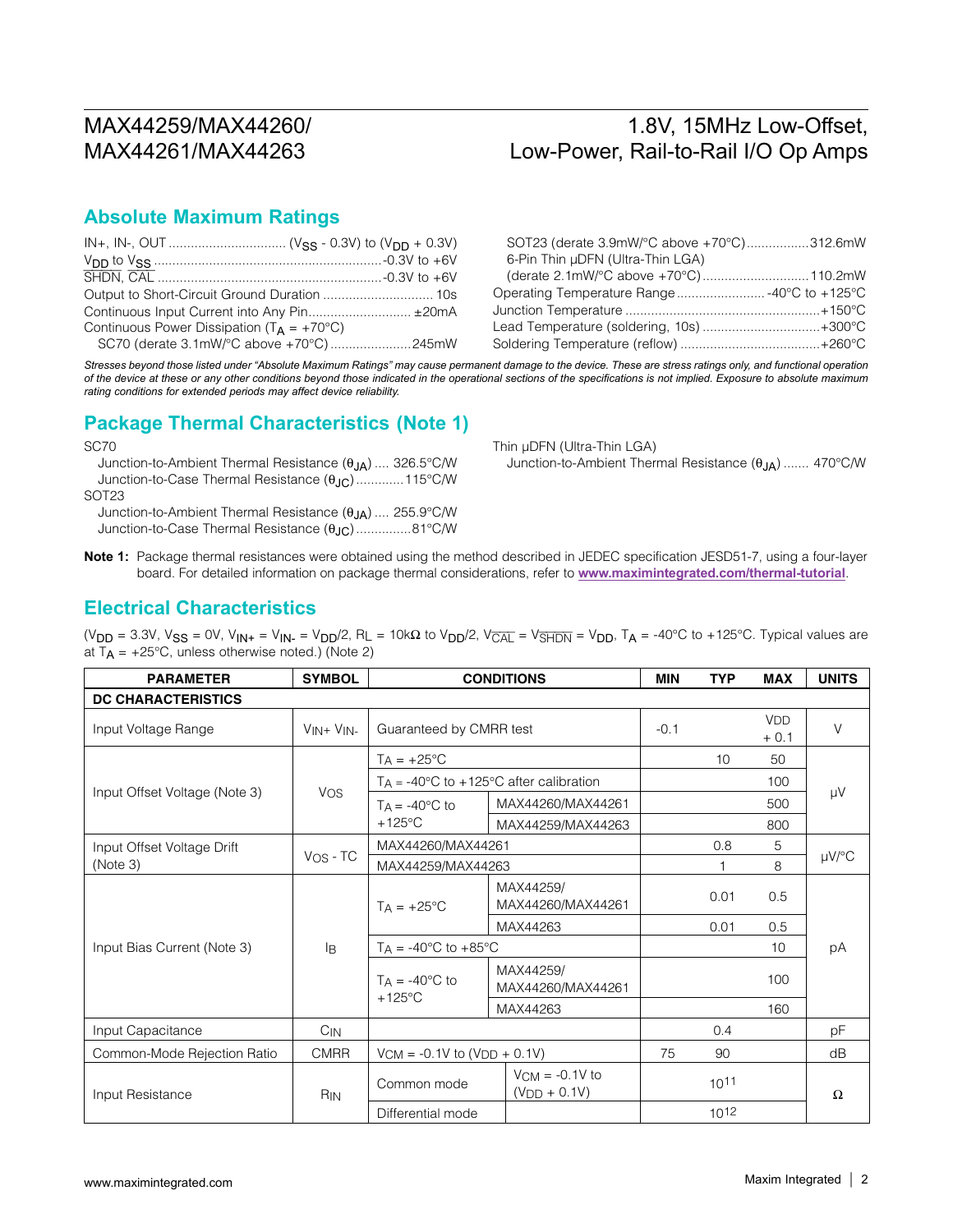## 1.8V, 15MHz Low-Offset, Low-Power, Rail-to-Rail I/O Op Amps

#### **Electrical Characteristics (continued)**

(V<sub>DD</sub> = 3.3V, V<sub>SS</sub> = 0V, V<sub>IN+</sub> = V<sub>IN-</sub> = V<sub>DD</sub>/2, R<sub>L</sub> = 10kΩ to V<sub>DD</sub>/2, V<sub>CAL</sub> = V<sub>SHDN</sub> = V<sub>DD</sub>, T<sub>A</sub> = -40°C to +125°C. Typical values are at T<sub>A</sub> = +25°C, unless otherwise noted.) (Note 2)

| <b>PARAMETER</b>                    | <b>SYMBOL</b>   |                                                                                | <b>CONDITIONS</b>                                                        | <b>MIN</b> | <b>TYP</b>     | <b>MAX</b> | <b>UNITS</b>   |  |
|-------------------------------------|-----------------|--------------------------------------------------------------------------------|--------------------------------------------------------------------------|------------|----------------|------------|----------------|--|
| Open-Loop Gain                      |                 | $0.4V \leq V_{\text{OUT}}$<br>$\leq$ VDD - 0.4V,                               | MAX44259/<br>MAX44260/MAX44261                                           | 100        | 115            |            |                |  |
|                                     |                 | $\text{ROUT} = 10\text{k}\Omega$                                               | MAX44263                                                                 | 97         | 115            |            |                |  |
|                                     | AOL             | $0.4V \leq V$ OUT<br>$\leq$ V <sub>DD</sub> - 0.4V,                            | MAX44259/<br>MAX44260/MAX44261                                           | 91         | 100            |            | dB             |  |
|                                     |                 | $\text{ROUT} = 600\Omega$                                                      | MAX44263                                                                 | 86         | 100            |            |                |  |
|                                     |                 |                                                                                | $0.4V \leq$ VOUT $\leq$ VDD - 0.4V, ROUT = 32 $\Omega$                   |            | 80             |            |                |  |
| Output Short-Circuit Current        | <b>ISC</b>      | To V <sub>DD</sub> or V <sub>SS</sub>                                          |                                                                          |            | 50             |            | mA             |  |
|                                     |                 | $\text{ROUT} = 10\text{k}\Omega$                                               |                                                                          |            |                | 20         |                |  |
|                                     | $VOL -$         | $\text{ROUT} = 600\Omega$                                                      |                                                                          |            |                | 50         |                |  |
|                                     | Vss             | $\text{ROUT} = 32\Omega$                                                       |                                                                          |            | 400            | 700        |                |  |
|                                     |                 | $\text{ROUT} = 10\text{k}\Omega$                                               | MAX44259/<br>MAX44260/MAX44261                                           |            |                | 10         |                |  |
| Output Voltage Swing                |                 |                                                                                | MAX44263                                                                 |            |                | 10         | mV             |  |
|                                     | $VDD$ -<br>VOH  | $\text{ROUT} = 600\Omega$                                                      | MAX44259/<br>MAX44260/MAX44261                                           |            |                | 40         |                |  |
|                                     |                 |                                                                                | MAX44263                                                                 |            |                | 50         |                |  |
|                                     |                 | $\text{ROUT} = 32\Omega$                                                       |                                                                          |            | 400            | 800        |                |  |
| <b>AC CHARACTERISTICS</b>           |                 |                                                                                |                                                                          |            |                |            |                |  |
| Input Voltage-Noise Density         | e <sub>n</sub>  | $f = 10kHz$                                                                    |                                                                          |            | 12.7           |            | $nV/\sqrt{Hz}$ |  |
| Input Current-Noise Density         | İņ              | $f = 10kHz$                                                                    |                                                                          |            | 1.2            |            | $fA/\sqrt{Hz}$ |  |
| Gain-Bandwidth Product              | <b>GBWP</b>     |                                                                                |                                                                          |            | 15             |            | <b>MHz</b>     |  |
| Slew Rate                           | <b>SR</b>       |                                                                                |                                                                          |            | $\overline{7}$ |            | $V/\mu s$      |  |
| Settling Time                       |                 | $VOUT = 2VP-P, VDD = 3.3V, AV = 1V/V,$<br>$C_L$ = 30pF (load), settle to 0.01% |                                                                          |            | 1.7            |            | μs             |  |
| Capacitive Loading                  | CLOAD           | No sustained oscillation                                                       |                                                                          |            | 300            |            | pF             |  |
| <b>Total Harmonic Distortion</b>    | <b>THD</b>      | f = 10kHz, $V_Q$ = 2Vp-p, $Av = 1$ , $R_{OUT} = 10k\Omega$                     |                                                                          |            | $-110$         |            | dB             |  |
| Output Transient Recovery Time      |                 | $\text{Rs} = 20\Omega$ , $\text{CL} = 1\text{nF}$ (load)                       | $\Delta V_{\text{OUT}} = 0.2V$ , $V_{\text{DD}} = 3.3V$ , $A_V = 1V/V$ ; |            | $\mathbf{1}$   |            | μs             |  |
| <b>POWER-SUPPLY CHARACTERISTICS</b> |                 |                                                                                |                                                                          |            |                |            |                |  |
|                                     |                 | Guaranteed by PSRR                                                             |                                                                          | 1.8        |                | 5.5        |                |  |
| Power-Supply Range                  | V <sub>DD</sub> | $TA = 0^\circ C$ to $+70^\circ C$                                              |                                                                          | 1.7        |                | 5.5        | V              |  |
| Power-Supply Rejection Ratio        | <b>PSRR</b>     | $VCM = VDD/2$                                                                  | MAX44259/MAX44260/<br>MAX44261                                           | 82         | 95             |            | dB             |  |
|                                     |                 |                                                                                | MAX44263                                                                 | 76         | 95             |            |                |  |
|                                     |                 | MAX44259/MAX44260/MAX44261                                                     |                                                                          |            | 750            | 1200       |                |  |
| Quiescent Current                   | <b>I</b> DD     | MAX44263 (per amplifier)                                                       |                                                                          |            | 650            | 1100       | μA             |  |
| Shutdown Supply Current             | <b>ISHDN</b>    | (Note 4)                                                                       |                                                                          |            |                | 1.         | μA             |  |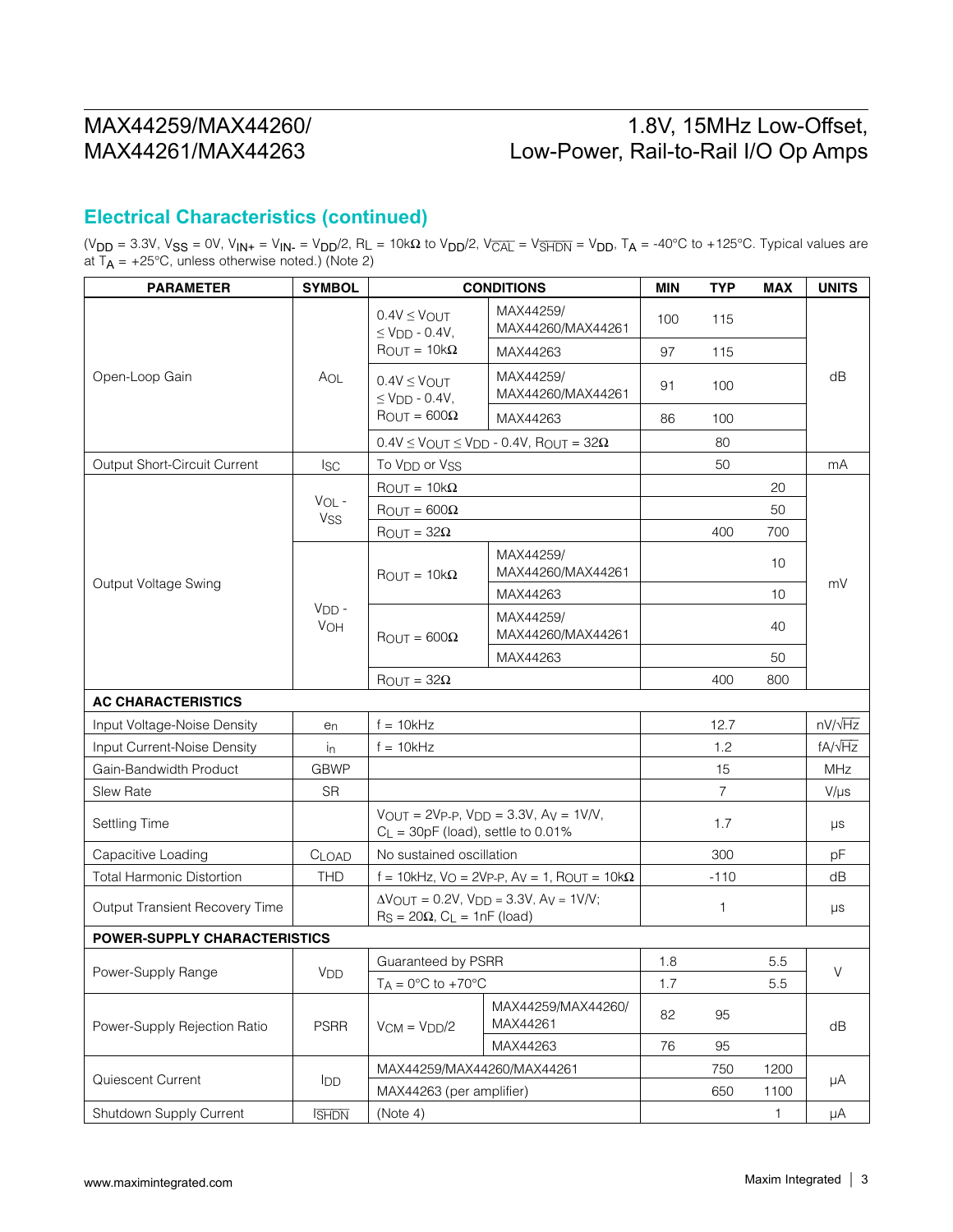### 1.8V, 15MHz Low-Offset, Low-Power, Rail-to-Rail I/O Op Amps

#### **Electrical Characteristics (continued)**

(V<sub>DD</sub> = 3.3V, V<sub>SS</sub> = 0V, V<sub>IN+</sub> = V<sub>IN-</sub> = V<sub>DD</sub>/2, R<sub>L</sub> = 10kΩ to V<sub>DD</sub>/2, V<sub>CAL</sub> = V<sub>SHDN</sub> = V<sub>DD</sub>, T<sub>A</sub> = -40°C to +125°C. Typical values are at  $T_A$  = +25°C, unless otherwise noted.) (Note 2)

| <b>PARAMETER</b>                      | <b>SYMBOL</b>        | <b>CONDITIONS</b>                                | <b>MIN</b> | <b>TYP</b> | <b>MAX</b> | <b>UNITS</b> |  |
|---------------------------------------|----------------------|--------------------------------------------------|------------|------------|------------|--------------|--|
| Shutdown Input Low                    | $V_{IL}$             | (Note 4)                                         |            |            | 0.5        |              |  |
| Shutdown Input High                   | VIH                  | (Note 4)                                         | 1.3        |            |            | V            |  |
| Output Leakage Current in<br>Shutdown | <b>SHDN</b>          | (Note 4)                                         |            | 100        |            | рA           |  |
| Shutdown Input Bias Current           | $I_{II}$ $I_{II}$    | MAX44260                                         |            |            |            |              |  |
|                                       |                      | MAX44261                                         |            |            | 0.1        | μA           |  |
| Shutdown Turn-On Time                 |                      | $TA = +25^{\circ}C$ (Note 3)                     |            | 14.4       | 18.9       |              |  |
| (Note 4)                              | tshon                | $T_A = -40^{\circ}C$ to $+125^{\circ}C$ (Note 3) |            |            | 26.7       | μs           |  |
|                                       | ton                  | $TA = +25^{\circ}C$ (Note 3)                     |            | 9.7        | 15.2       | ms           |  |
| Turn-On Time                          |                      | $T_A = -40^{\circ}C$ to $+125^{\circ}C$ (Note 3) |            |            | 18.4       |              |  |
| CAL Turn-On Time<br>(MAX44261 Only)   | $T_{\overline{CAL}}$ | $T_{\rm A}$ = +25°C (Note 3)                     |            | 10         |            | ms           |  |

**Note 2:** All devices are 100% production tested at  $T_A = +25^{\circ}$ C. Temperature limits are guaranteed by design.

**Note 3:** Guaranteed by design.

**Note 4:** MAX44259/MAX44260 only.

#### **Typical Operating Characteristics**

(V<sub>DD</sub> = 3.3V, V<sub>SS</sub> = 0V, V<sub>IN+</sub> = V<sub>IN-</sub> = V<sub>DD</sub>/2, R<sub>L</sub> = 10kΩ to V<sub>DD</sub>/2, V<sub>CAL</sub> = V<sub>SHDN</sub> = V<sub>DD</sub>, T<sub>A</sub> = -40°C to +125°C. Typical values are at  $T_A$  = +25°C, unless otherwise noted. All devices are 100% production tested at  $T_A$  = +25°C. Temperature limits are guaranteed by design.)

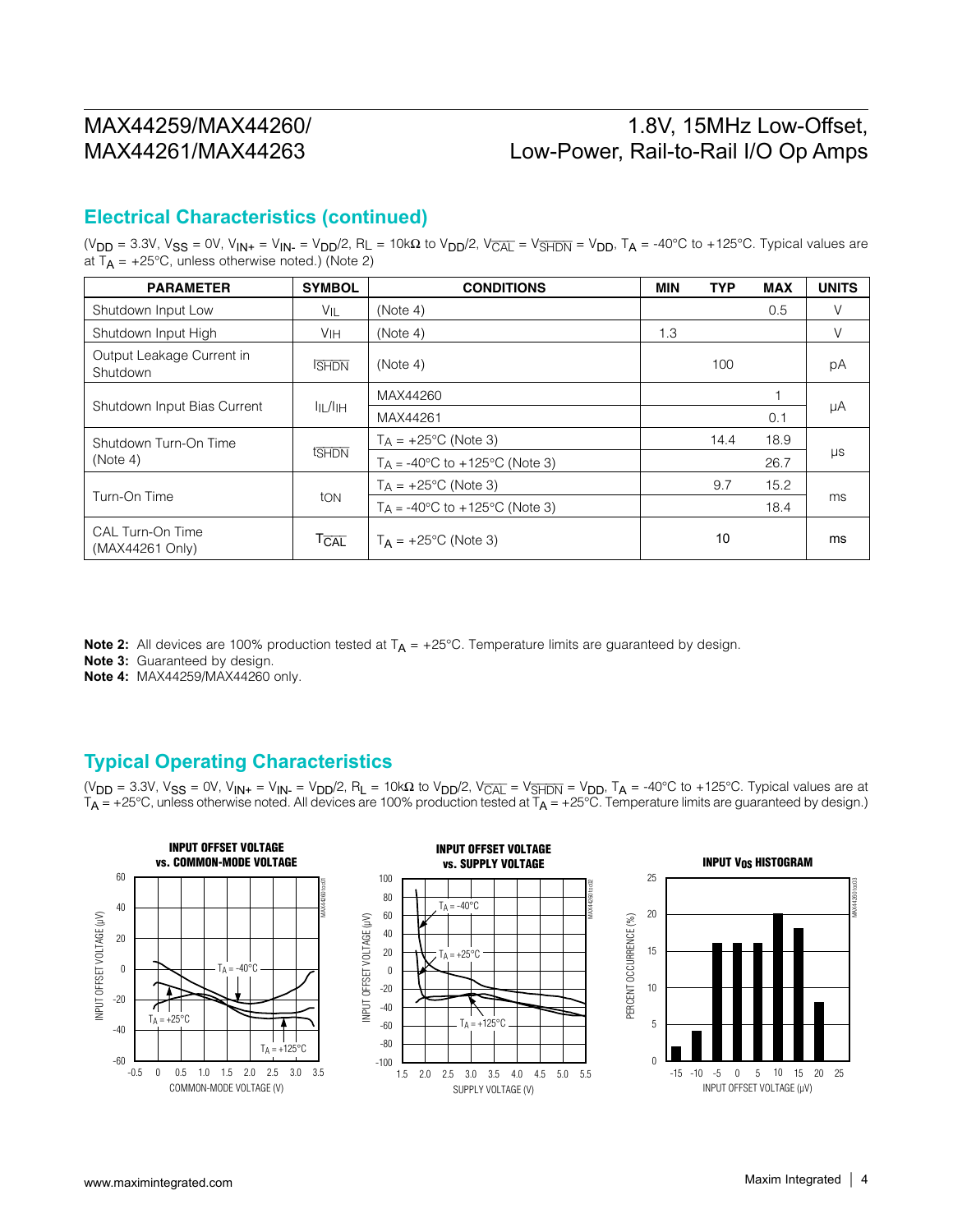### 1.8V, 15MHz Low-Offset, Low-Power, Rail-to-Rail I/O Op Amps

#### **Typical Operating Characteristics**

( $V_{DD}$  = 3.3V,  $V_{SS}$  = 0V,  $V_{IN+}$  =  $V_{IN-}$  =  $V_{DD}/2$ ,  $R_L$  = 10k $\Omega$  to  $V_{DD}/2$ ,  $V_{\overline{CAL}}$  =  $V_{\overline{S HDN}}$  =  $V_{DD}$ ,  $T_A$  = -40°C to +125°C. Typical values are at  $T_A$  = +25°C, unless otherwise noted. All devices are 100% production tested at  $T_A$  = +25°C. Temperature limits are guaranteed by design.)

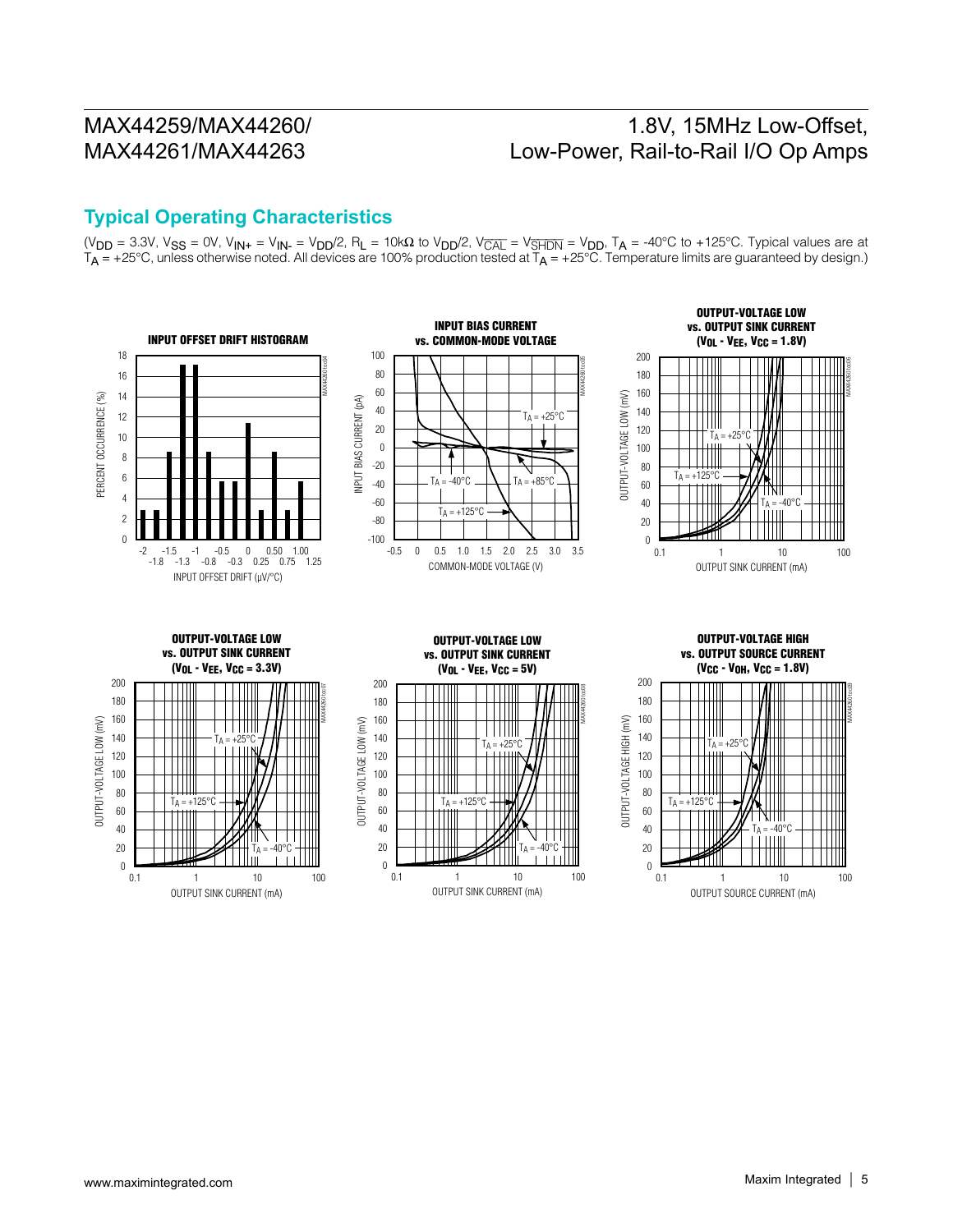### 1.8V, 15MHz Low-Offset, Low-Power, Rail-to-Rail I/O Op Amps

#### **Typical Operating Characteristics**

( $V_{DD}$  = 3.3V,  $V_{SS}$  = 0V,  $V_{IN+}$  =  $V_{IN-}$  =  $V_{DD}/2$ ,  $R_L$  = 10k $\Omega$  to  $V_{DD}/2$ ,  $V_{\overline{CAL}}$  =  $V_{\overline{S HDN}}$  =  $V_{DD}$ ,  $T_A$  = -40°C to +125°C. Typical values are at  $T_A$  = +25°C, unless otherwise noted. All devices are 100% production tested at  $T_A$  = +25°C. Temperature limits are guaranteed by design.)

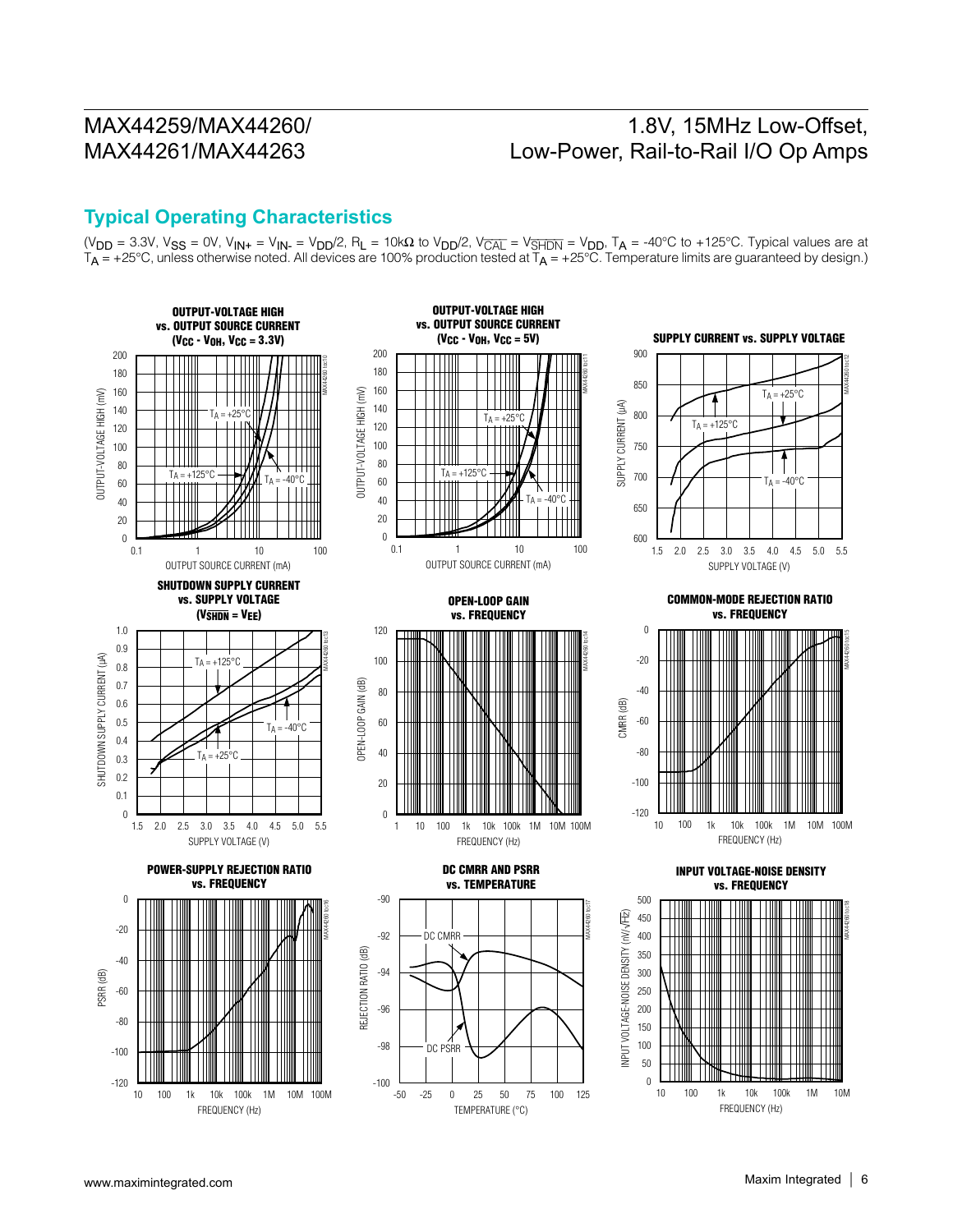## 1.8V, 15MHz Low-Offset, Low-Power, Rail-to-Rail I/O Op Amps

#### **Typical Operating Characteristics**

(V<sub>DD</sub> = 3.3V, V<sub>SS</sub> = 0V, V<sub>IN+</sub> = V<sub>IN-</sub> = V<sub>DD</sub>/2, R<sub>L</sub> = 10kΩ to V<sub>DD</sub>/2, V<sub>CAL</sub> = V<sub>SHDN</sub> = V<sub>DD</sub>, T<sub>A</sub> = -40°C to +125°C. Typical values are at  $T_{\sf A}$  = +25°C, unless otherwise noted. All devices are 100% production tested at  $T_{\sf A}$  = +25°C. Temperature limits are guaranteed by design.)

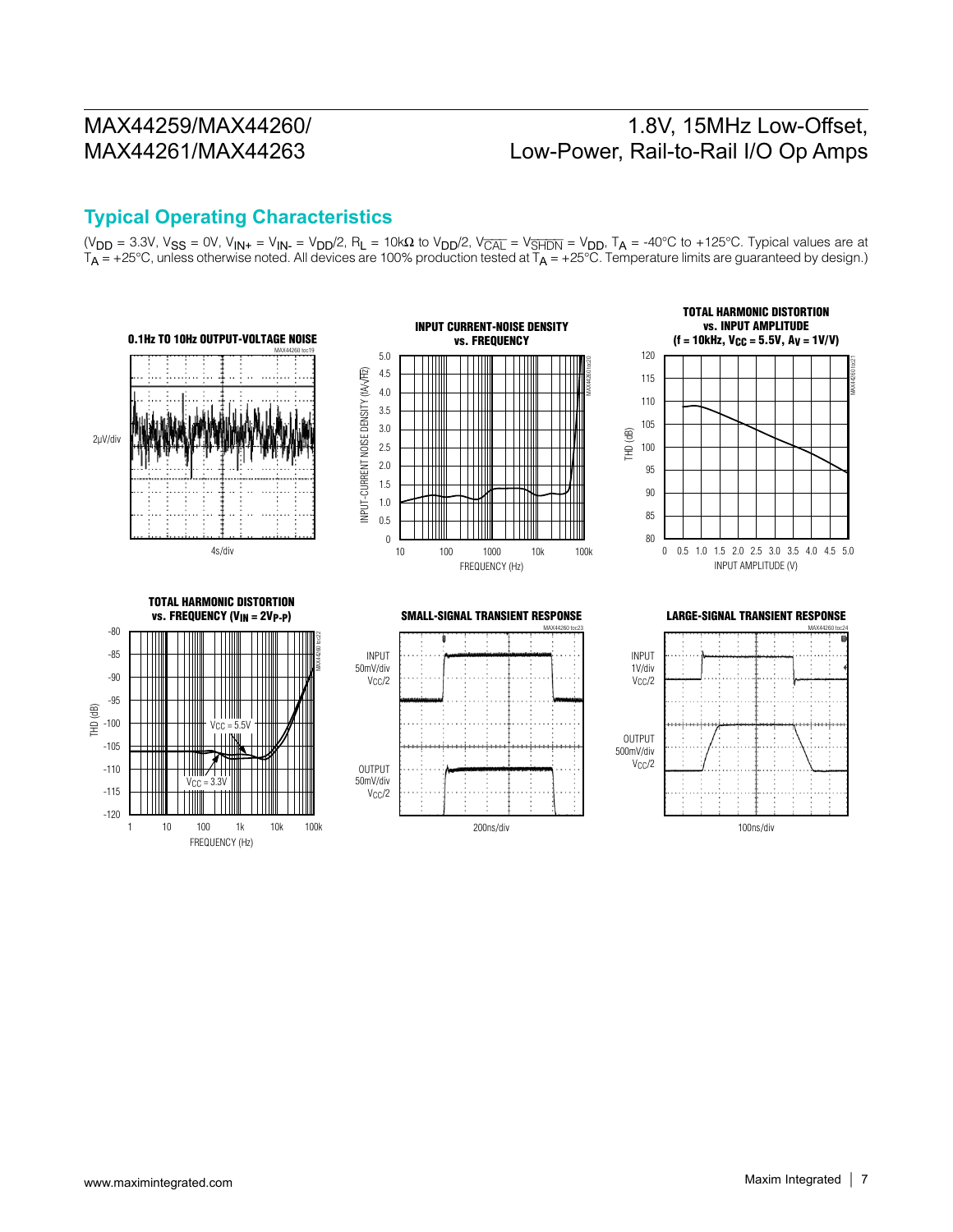## 1.8V, 15MHz Low-Offset, Low-Power, Rail-to-Rail I/O Op Amps

#### **Typical Operating Characteristics**

4ms/div

(V<sub>DD</sub> = 3.3V, V<sub>SS</sub> = 0V, V<sub>IN+</sub> = V<sub>IN-</sub> = V<sub>DD</sub>/2, R<sub>L</sub> = 10kΩ to V<sub>DD</sub>/2, V<sub>CAL</sub> = V<sub>SHDN</sub> = V<sub>DD</sub>, T<sub>A</sub> = -40°C to +125°C. Typical values are at  $T_{\sf A}$  = +25°C, unless otherwise noted. All devices are 100% production tested at  $T_{\sf A}$  = +25°C. Temperature limits are guaranteed by design.)



10µs/div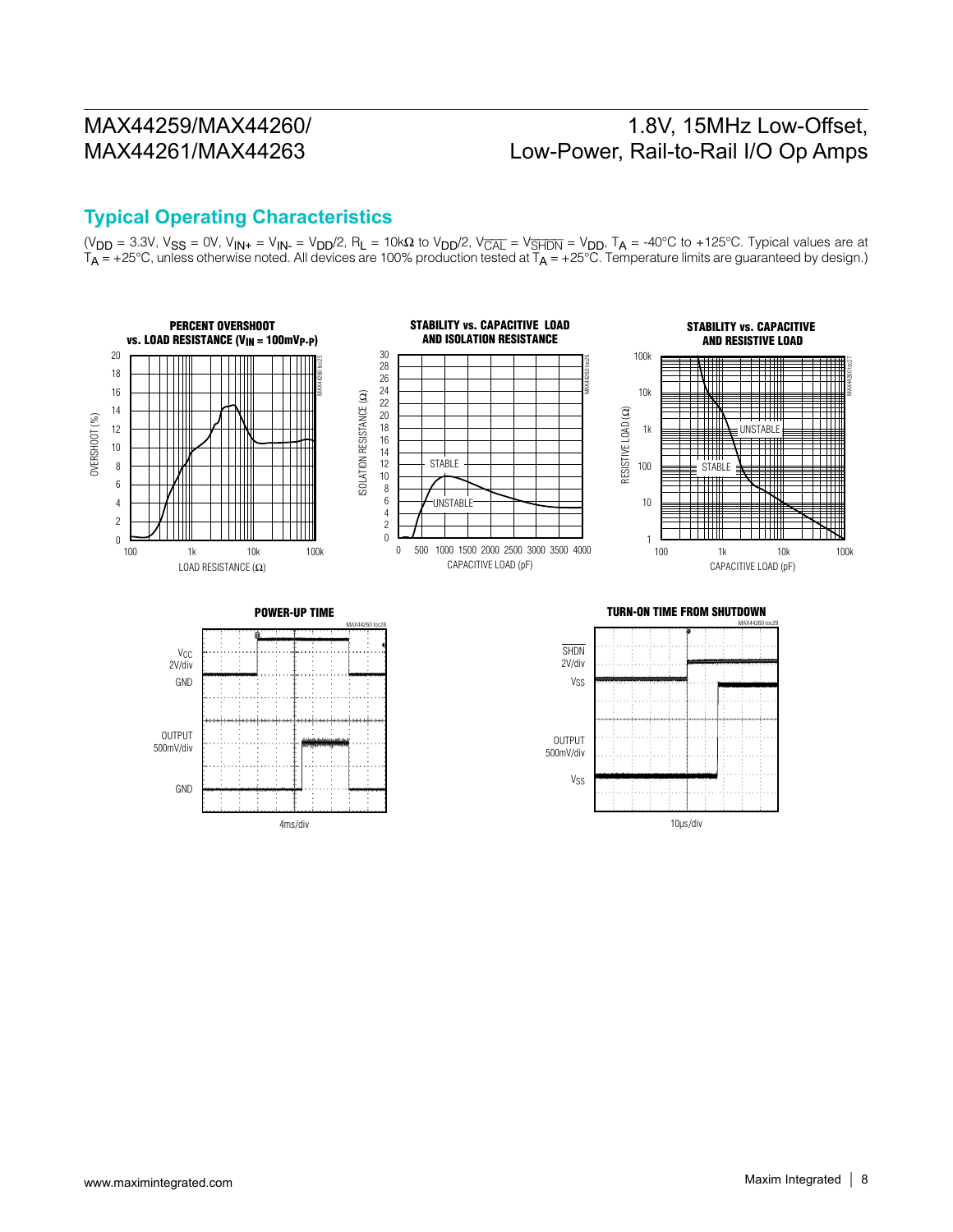## 1.8V, 15MHz Low-Offset, Low-Power, Rail-to-Rail I/O Op Amps

#### **Pin Configurations**



#### **Pin Description**

| <b>PIN</b> |                 |          |                |             |                                                                    |
|------------|-----------------|----------|----------------|-------------|--------------------------------------------------------------------|
| MAX44259   | <b>MAX44260</b> | MAX44261 | MAX44263       | <b>NAME</b> | <b>FUNCTION</b>                                                    |
| 3          |                 |          |                | $IN +$      | Positive Input                                                     |
| 2          | $\overline{c}$  | 2        | 4              | <b>VSS</b>  | Negative Power Supply. Bypass with a 0.1µF capacitor to<br>ground. |
| 4          | 3               | 3        |                | IN-         | Negative Input                                                     |
|            | 4               | 4        |                | <b>OUT</b>  | Output                                                             |
|            |                 | 5        |                | CAL         | Active-Low Calibrate Input                                         |
|            | 5               |          |                | <b>SHDN</b> | Active-Low Shutdown                                                |
| 5          | 6               | 6        | 8              | <b>VDD</b>  | Positive Power Supply. Bypass with a 0.1µF capacitor to<br>ground. |
|            |                 |          |                | <b>OUTA</b> | Channel A Output                                                   |
|            |                 |          | 2              | INA-        | Channel A Negative Input                                           |
|            |                 |          | З              | $INA+$      | Channel A Positive Input                                           |
|            |                 |          | 5              | $INB+$      | Channel B Positive Input                                           |
|            |                 |          | 6              | INB-        | Channel B Negative Input                                           |
|            |                 |          | $\overline{ }$ | <b>OUTB</b> | Channel B Output                                                   |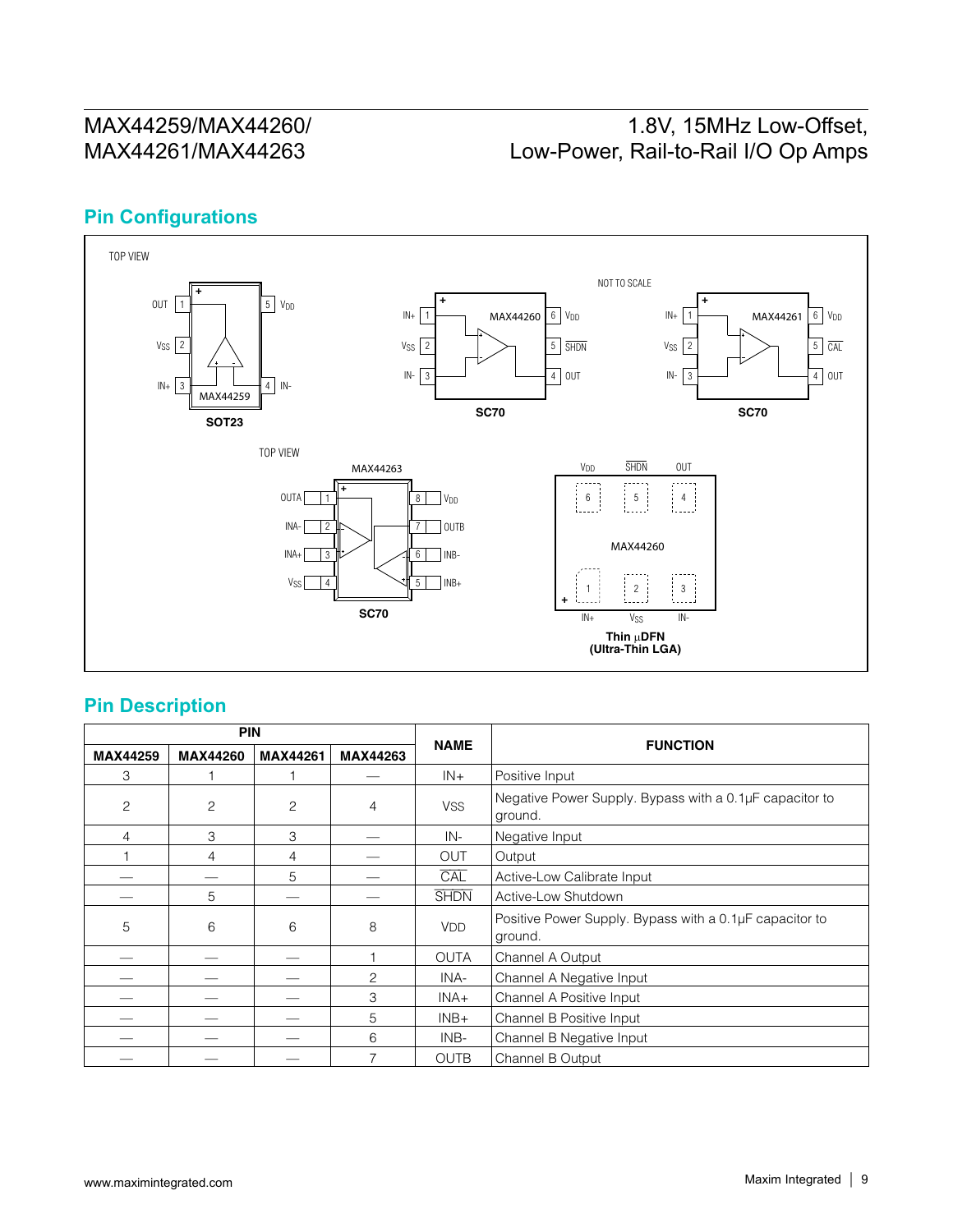### 1.8V, 15MHz Low-Offset, Low-Power, Rail-to-Rail I/O Op Amps

#### **Detailed Description**

The MAX44259/MAX44260/MAX44261/MAX44263 are high-speed low-power op amps ideal for signal processing applications due to the device's high precision and low-noise CMOS inputs. The devices self-calibrate on power-up to eliminate effects of temperature and powersupply variation.

The MAX44260 also features a low-power shutdown mode that greatly reduces quiescent current while the device is not operational and recovers in 30µs.

The MAX44261 features a user-selectable self-calibration input that shuts down the device and allows it to be recalibrated at any time. The calibration routine takes 10ms.

#### **Crossover Distortion**

These op amps feature a low-noise integrated charge pump that creates an internal voltage rail 1V above  $V<sub>DD</sub>$  which is used to power the input differential pair of PMOS transistors as shown in [Figure 1](#page-9-0). Such a unique architecture eliminates crossover distortion common in traditional CMOS input architecture ([Figure 2\)](#page-9-1), especially when used in a noninverting configuration, such as for Sallen-Key filters.

The charge pump's operating frequency lies well above the unity-gain frequency of the amplifier. Thanks to its highfrequency operation and ultra-quiet circuitry, the charge pump generates little noise, does not require external components, and is entirely transparent to the user.

<span id="page-9-0"></span>

*Figure 1. Comparing the Input Structure of the MAX44260 to Standard Op-Amp Inputs*

<span id="page-9-1"></span>

*Figure 2. Crossover Distortion of Typical Amplifiers*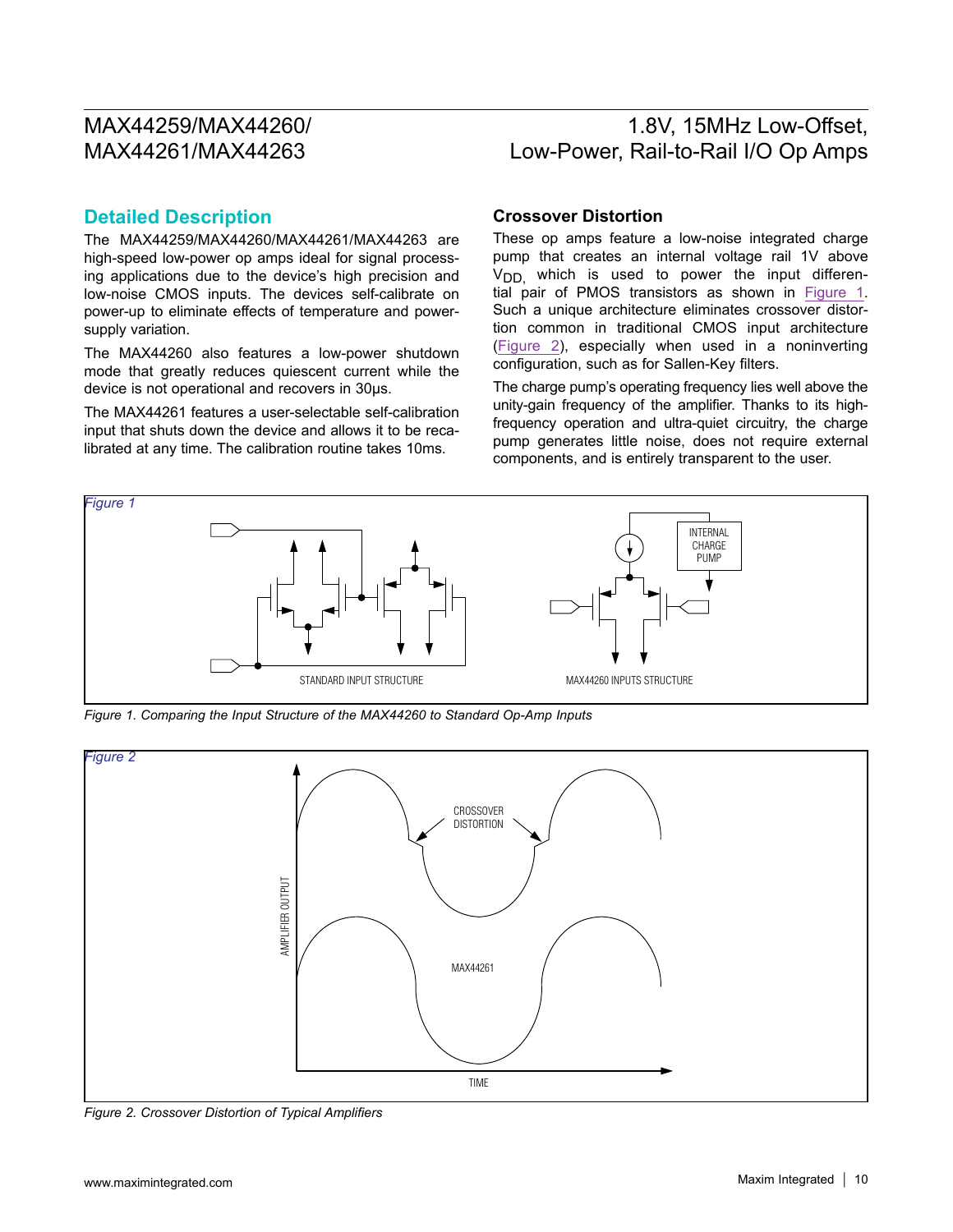### 1.8V, 15MHz Low-Offset, Low-Power, Rail-to-Rail I/O Op Amps

#### **Applications Information**

#### **Power-Up Autotrim**

The ICs feature an automatic trim that self-calibrates the V<sub>OS</sub> of these devices to less than 50µV of input offset voltage on power-up. This self-calibration feature allows the device to eliminate input offset voltage effects due to power supply and operating temperature variation simply by cycling its power. The autotrim sequence takes approximately 10ms to complete and is triggered by an internal power-on-reset (POR) circuitry. During this time, the inputs and outputs are put into high impedance and left unconnected. The MAX44261 can also be forced into a self-calibration cycle by pulling the CAL input low for 1µs. This input also puts the part into shutdown mode.

#### **Shutdown Operation**

The MAX44260 features an active-low shutdown mode that puts both inputs and outputs into high impedance and substantially lowers the quiescent current to less than  $1\mu$ A. Putting the output into high impedance allows multiple outputs to be multiplexed onto a single output line without the additional external buffers. The device does not self-calibrate when exiting shutdown mode and retains its power-up trim settings. [Figure 3](#page-10-0) shows that the device also recovers from shutdown in under  $30\mu s$ .

The MAX44261 features a recalibrate input that acts the same as the shutdown mode of the MAX44260. However, when the input is pulled low, the device goes through a self-calibration sequence again [\(Figure 3](#page-10-0)).

The shutdown logic levels of the devices are independent of supply, allowing the shutdown feature of the device to operate off of a 1.8V or 3.3V microcontroller, regardless of supply voltage.

#### **Rail-to-Rail Input/Output**

The input voltage range of the ICs extends 100mV above  $V<sub>DD</sub>$  and below  $V<sub>SS</sub>$ . The wide input common-mode voltage range allows the op amp to be used as a buffer and as a differential amplifier in a wide-variety of signal processing applications. Output voltage high/low is designed to be only 50mV above  $V_{SS}$  and below  $V_{DD}$  allowing maximum dynamic range in single-supply applications. The high output current and capacitance drive capability of the devices make them ideal as an ADC driver and a line driver.

<span id="page-10-0"></span>

*Figure 3. CAL vs. SHDN Input Operation*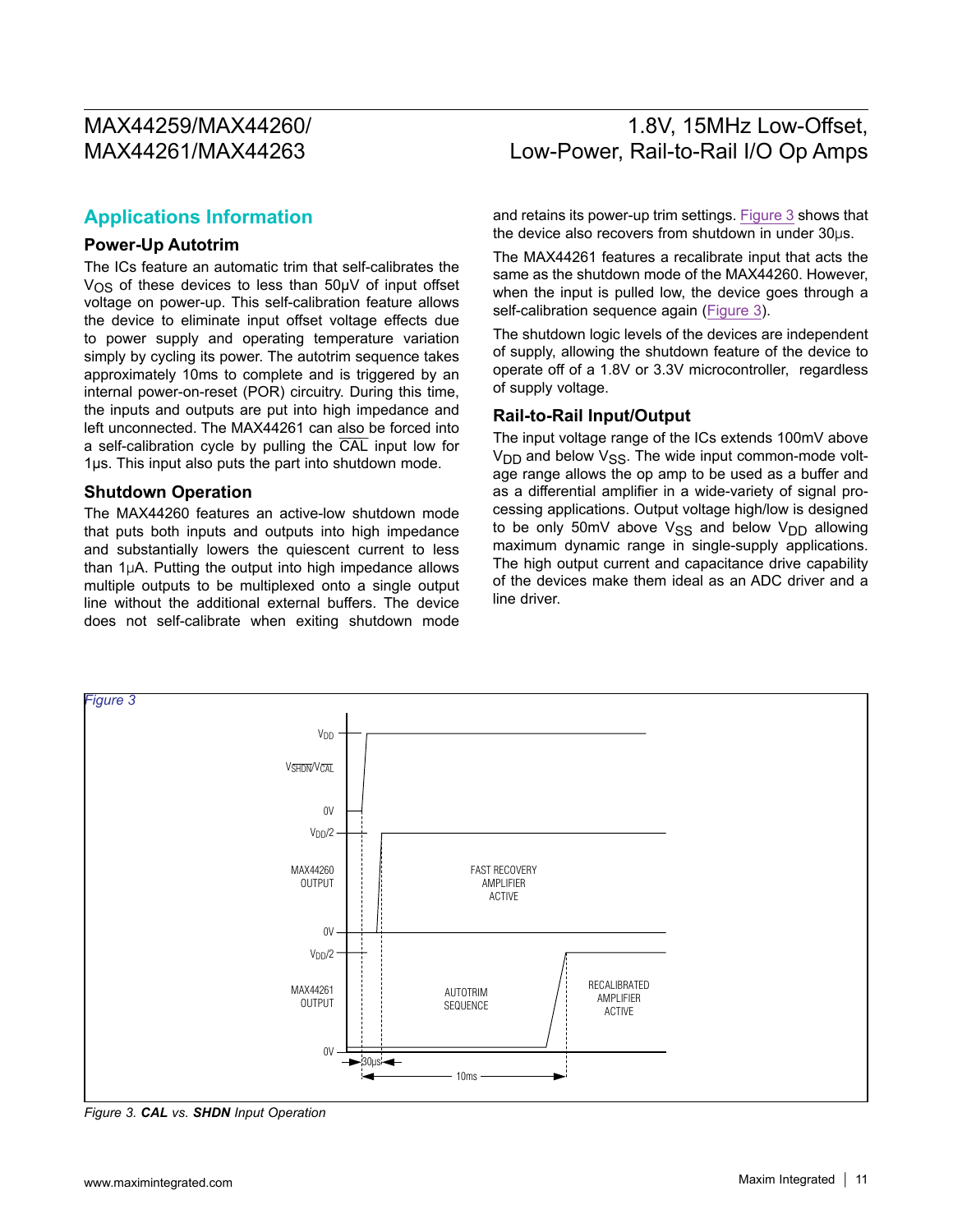### 1.8V, 15MHz Low-Offset, Low-Power, Rail-to-Rail I/O Op Amps

#### **Input Bias Current**

The ICs feature a high-impedance CMOS input stage and a specialized ESD structure that allows low-input bias current operation at low-input, common-mode voltages. Low-input bias current is useful when interfacing with high-ohmic sensors. It is also beneficial for designing transimpedance amplifiers for photodiode sensors. This makes these devices ideal for ground-referenced medical and industrial sensor applications.

#### **Active Filters**

The MAX44259/MAX44260/MAX44261/MAX44263 are ideal for a wide variety of active filter circuits that make use of their wide bandwidth, rail-to-rail input/output stages and high-impedance CMOS inputs. The *[Typical Application](#page-0-0) [Circuit](#page-0-0)* shows an example Sallen-Key active filter circuit with a corner frequency of 10kHz. At low frequencies, the amplifier behaves like a simple low-distortion noninverting buffer, while its high bandwidth gives excellent stopband attenuation above its corner frequency. See the *[Typical](#page-0-0) [Application Circuit](#page-0-0)*.

#### **Driver for Interfacing with the MAX11645 ADC**

The ICs' tiny size and low noise makes them a good fit for driving 12- to 16-bit resolution ADCs in space-constrained applications. The *[Typical Application Circuit](#page-0-0)* shows the MAX44260 amplifier output connected to a lowpass filter driving the MAX11645 ADC. The MAX11645 is part of a family of 3V and 5V, 12-bit and 10-bit, 2-channel ADCs.

The MAX11645 offers sample rates up to 94ksps and measures two single-ended inputs or one differential input. These ADCs dissipate  $670\mu$ A at the maximum sampling rate, but just  $6\mu A$  at 1ksps and 0.5 $\mu A$  in shutdown. Offered in the ultra-tiny, 1.9mm x 2.2mm WLP and  $\mu$ MAX-8 packages, the MAX11645 ADCs are an ideal fit to pair with the MAX44260/MAX44261/MAX44263 amplifiers in portable applications.

Where higher resolution is required, refer to the MAX1069 (14-bit) and MAX1169 (16-bit) ADC families.

# PROCESS: BiCMOS

#### **Chip Information Ordering Information**

<span id="page-11-0"></span>

| <b>PART</b>         | <b>TEMP RANGE</b>                     | PIN-<br><b>PACKAGE</b>          | <b>TOP</b><br><b>MARK</b> |
|---------------------|---------------------------------------|---------------------------------|---------------------------|
| <b>MAX44259AUK+</b> | $-40^{\circ}$ C to $+125^{\circ}$ C   | 5 SOT23                         | $+AMFX$                   |
| <b>MAX44260AXT+</b> | -40 $^{\circ}$ C to +125 $^{\circ}$ C | 6 SC70                          | $+AEB$                    |
| MAX44260AYT+        | -40 $^{\circ}$ C to +125 $^{\circ}$ C | 6 Thin µDFN<br>(Ultra-Thin LGA) | $+AY$                     |
| <b>MAX44261AXT+</b> | $-40^{\circ}$ C to $+125^{\circ}$ C   | 6 SC70                          | $+AEC$                    |
| <b>MAX44263AXA+</b> | $-40^{\circ}$ C to $+125^{\circ}$ C   | 8 SC70                          | $+AAG$                    |

+*Denotes a lead(Pb)-free/RoHS-compliant package.*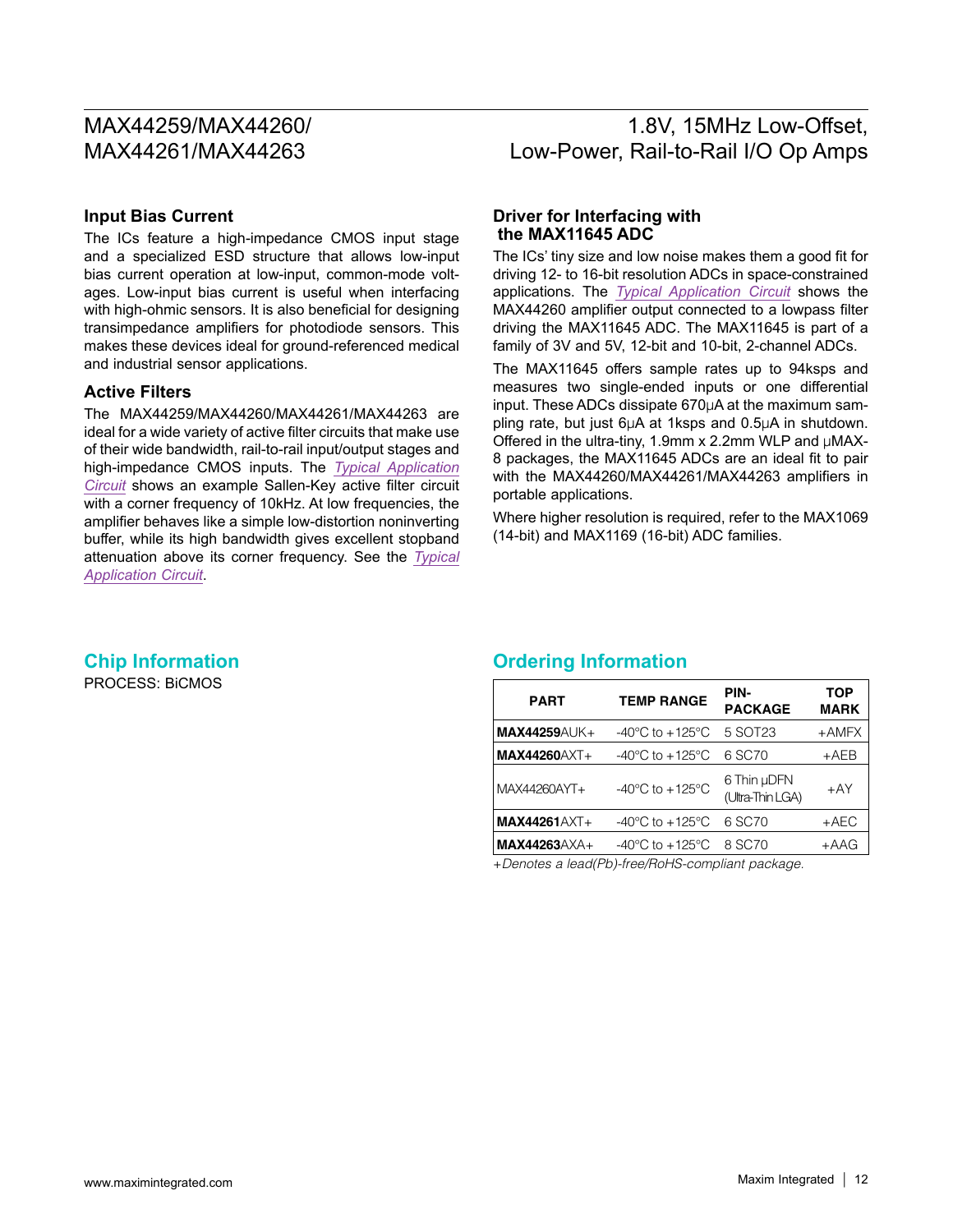## 1.8V, 15MHz Low-Offset, Low-Power, Rail-to-Rail I/O Op Amps

#### **Package Information**

For the latest package outline information and land patterns (footprints), go to **[www.maximintegrated.com/packages](http://www.maximintegrated.com/packages)**. Note that a "+", "#", or "-" in the package code indicates RoHS status only. Package drawings may show a different suffix character, but the drawing pertains to the package regardless of RoHS status.

| <b>PACKAGE TYPE</b>             | <b>PACKAGE CODE</b> | <b>OUTLINE NO.</b> | <b>LAND PATTERN NO.</b> |
|---------------------------------|---------------------|--------------------|-------------------------|
| 5 SOT23                         | U5N+4               | 21-0057            | 90-0174                 |
| 6 SC70                          | $X6SN+1$            | 21-0077            | 90-0189                 |
| 6 Thin µDFN<br>(Ultra-Thin LGA) | $Y61A1+1$           | 21-0190            | 90-0233                 |
| 8 SC70                          | $X8CN+1$            | 21-0460            | 90-0348                 |